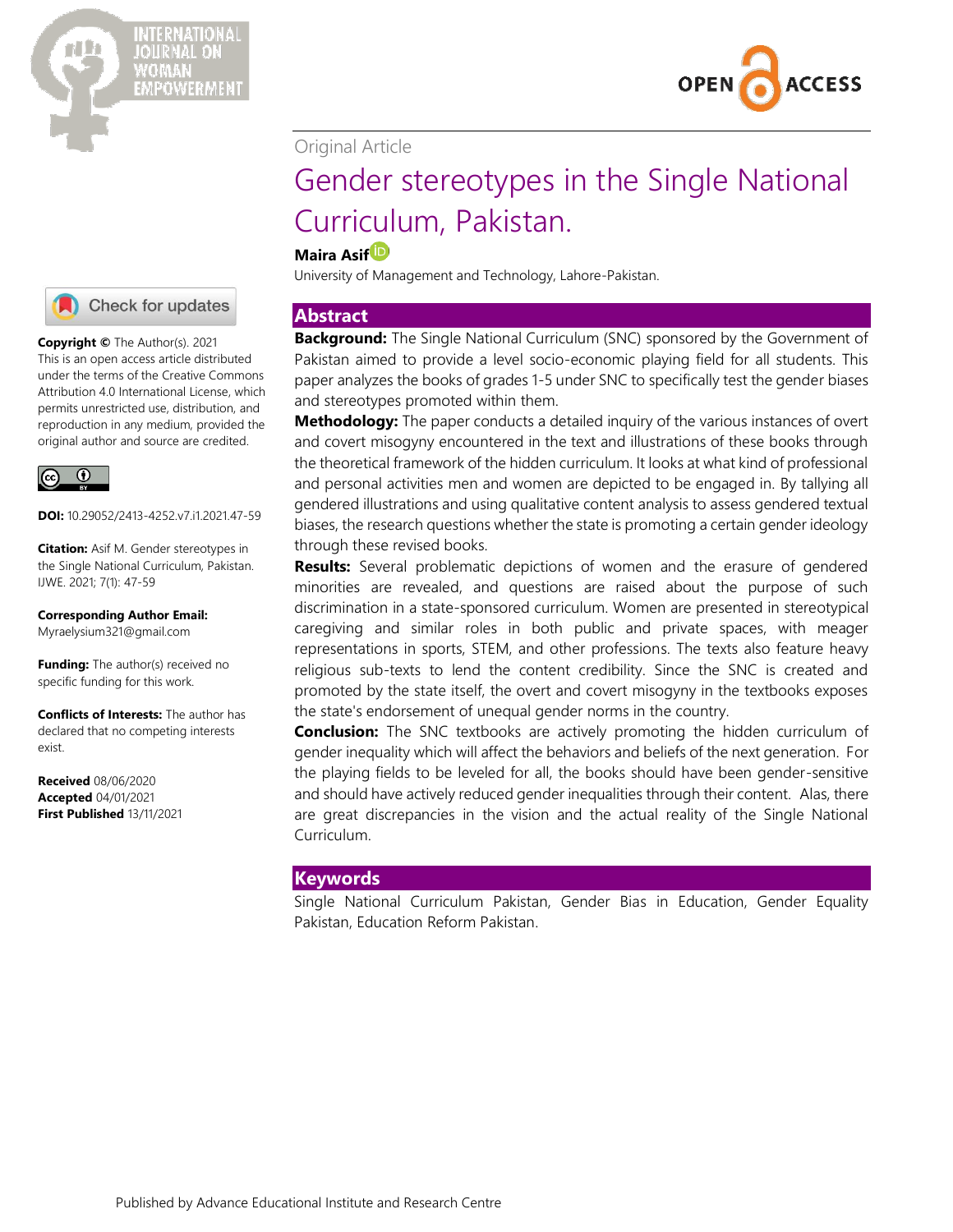## **Introduction**

According to Durrani<sup>1</sup>, education is used to promote national identities and has the potential to strengthen the privilege of some groups in society, such as men's dominance over women. It reproduces, forms, defines, strengthens, and promotes gender norms and inequities.

Durrani<sup>1</sup>, UNESCO<sup>2</sup>, and Ullah et al.<sup>3</sup> conducted an analysis of gender representations in the pre-2007 and post-2007 revised curriculums, respectively. Despite the revision of the curriculum in 2007, Ullah et al.<sup>3</sup> found their findings in line with those of  $UNESCO<sup>2</sup>$  and Durrani<sup>1</sup>. Across the textbooks, women were primarily shown in conventional gender roles, such as cooking, cleaning, washing clothing, raising children, and taking charge of household tasks. The patriarchal family unit is reinforced. Female representation in the workplace was restricted, with schoolteachers and physicians being the most common examples. Physical sports and exercise activities are attributed to men or male children. Thus, a clear, consistent pattern of marginalizing women in text exists and needs proper attention.

In his book on gender and textbooks, Kereszty<sup>4</sup> states that textbooks represent what it means to be a child in a certain setting, which includes the socialization of gender identity. According to Peterson et al.<sup>5</sup>, one of the most primal and earliest learning experiences of a child is related to gender development. This development starts from the cradle and the home, but it is affirmed in the collective experiences of the school. In schools, children are exposed to both text and images in their curricula. The activities they end up doing are often in line with the expectations of the textbook. These books act as a channel for socialization into their cultures, ethical values, histories, and identities. They engage in social participation and start falling in line with the roles the books and the teachers instruct them to. Oftentimes, gendered roles are the first ones to be assigned. Using language and imagery (both illustrated and photographed), children develop their expectations of the masculine and the feminine<sup>6</sup>.

Peterson et al. found that multiple types of research contended a change in attitudes was caused by the consciousness of gender roles and identity stereotypes<sup>5</sup>. Children re-enacted the career aspirations of the characters they read about (also shown by Treichler et al<sup>7</sup>. They emphasize the adoption of sex-role stereotyping by children who read content laced with gender biases. Thus, gender differences in representation and prejudice in school textbooks require analysis and attention. These inequalities and differences have a lasting influence on children's life choices, motivations, self-esteem<sup>8</sup>, and identities. Hence, Textbook creators need to focus on content creation which dismantles harmful gender stereotyping. The way we teach our children will decide the future they will shape.

This paper thus builds on these arguments to inspect the gender-based differences in the recently inaugurated Single National Curriculum by the Government of Pakistan in 2020.

#### **What is the Single National Curriculum?**

"One system of Education for all, in terms of curriculum, medium of instruction and a common platform of assessment so that all children have a fair and equal opportunity to receive a high-quality education. The Single National Curriculum is a step in that direction"<sup>9</sup>.

With topics and sub-themes such as peace and social cohesion, ideology, religious tolerance, respect, equity, and conflict resolution, the curriculum's primary premise is to instill ethical, social, and universal ideals in Pakistani learners. The SNC website claims that the goals of the curriculum are to promote the lessons of Quran and Sunnah, Quaid-e-Azam, to patch socio-economic disparity of opportunity between students, build national cohesion, and encourage critical problem-solving in the students<sup>9</sup>.

The National Curriculum Council took up the process of curriculum creation in 2018, and a task force was created with diverse stakeholders, including members of several NGOs, educational systems, and well-known experts in the sector.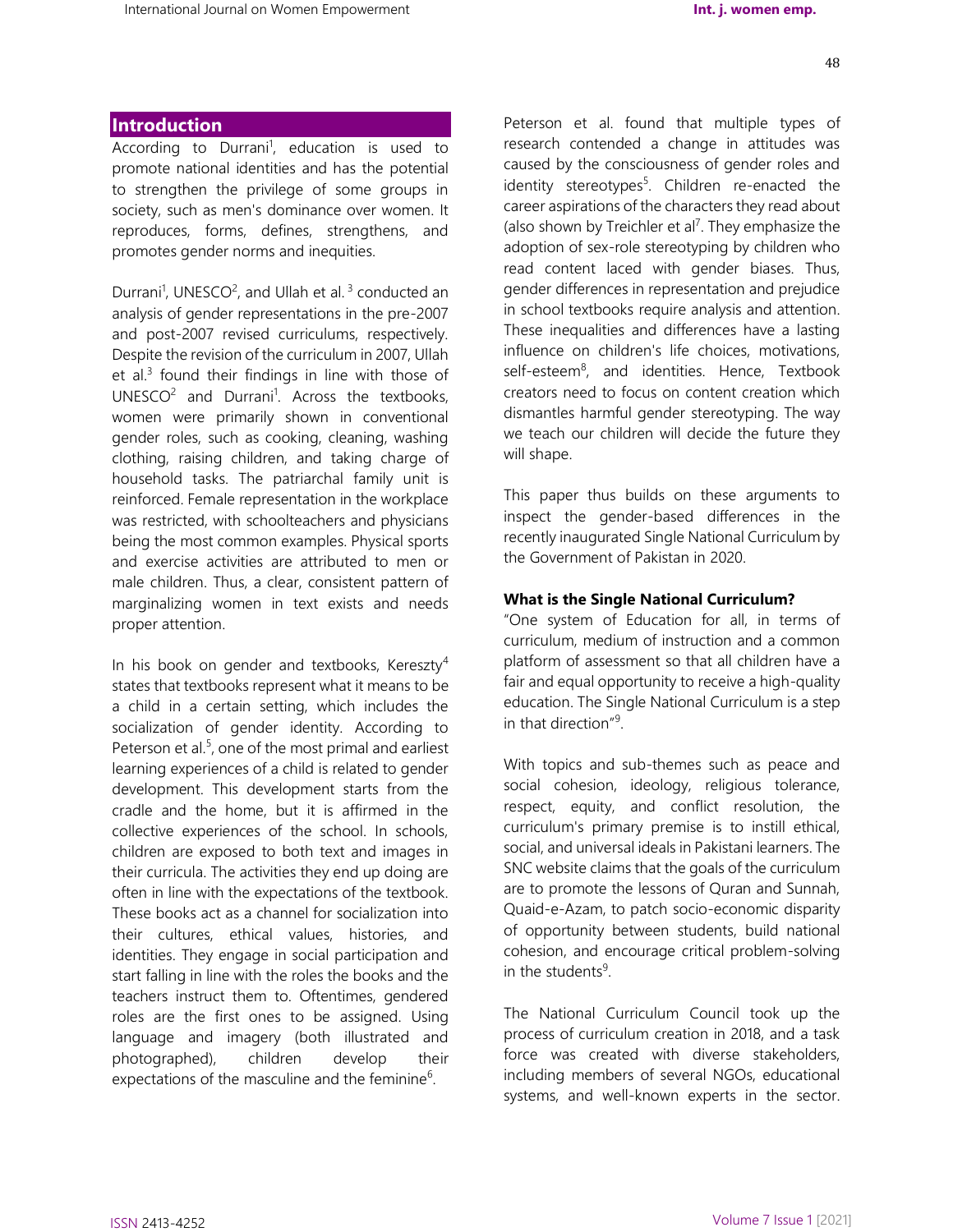Various workgroups were created, including representatives from provincial and federal ministries, as well as educators from private schools. They are said to have evaluated existing materials on the issue, used research performed in bubbles in many fields, and provided a single curriculum that included all results<sup>10</sup>.

The new curriculum has gone into effect from March 2020. English, General Science, Mathematics, Social Studies, General Knowledge, and Urdu are the subjects due in grades 1-5. Non-Muslim students have the option to choose Religious Education instead of Islamic Studies<sup>9</sup>.

The response to the SNC came on many fronts: from those praising the efforts to introduce a curriculum that will ensure "equality of opportunity" through a uniform curriculum to those wary of the Islamization of the content to those praising the Islamization of content to those questioning the constitutional jurisdiction of the federal government in imposing this curriculum on provinces to those regarding it as a panacea for socio-economic problems of the country<sup>11</sup>. This paper will focus on the representation of women and gendered minorities in the SNC books of grades 1-5.

This paper aims to understand what gender ideology the state of Pakistan is sponsoring through its newly introduced unified curriculum. It analyzes gender roles in both text and illustrations through qualitative content analysis to accomplish this. The research hypothesizes the existence of gender biases and stereotypes in the SNC textbooks and thus questions:

- 1. How does the Single National Curriculum define ideal gender roles for Pakistani society?
- 2. What kind of professional and personal activities are men and women engaged in the Single National Curriculum?
- 3. Do the text and illustrations portray gender biases towards women and transgender persons?

## **Methodology**

The books from Grade 1-5 under SNC first edition of 2020 were passed through qualitative content analysis. The analysis included counting all illustrations of men and women in the books in the first stage and then looking at the larger societal picture these numerical findings demonstrated through qualitative analysis<sup>12</sup>. No specialized statistical tools were employed in this process, and the framework of the Hidden Curriculum was used to aid the content analysis.

The clipart and the images were compounded into one tally of the overall gender categorization. In images with crowds of people, the maximum number added for people of any gender was 3, and the minimum was 2. For clip arts that were of sizes 1 inch or less and displayed in the exercise portion of the books, the decision of omission was made. Images of historical figures such as Quaid-e-Azam or Begum Liaquat Ali Khan were not added into the tally of gendered images or illustrations. However, their frequency and context were noted and duly analyzed.

The textual content of the language books (Urdu and English) was studied for any gender stereotypes since these books convey social messaging through their text. The content of Social Studies, Islamic Studies, Science, and Math was analyzed for omissions, generalizations, and overt gender biases. Since the analysis and counting were done by one individual, an error in the tally of +5/-5 and mistaken omission should be expected due to the physical and mental limitations of the researcher.

#### **Data collection**

The data is collected from the following books from Single National Curriculum 2020<sup>9</sup>: English, Urdu, Social Studies, Maths, Gender Science, and Islamic Studies (Grades 1-5).

49

.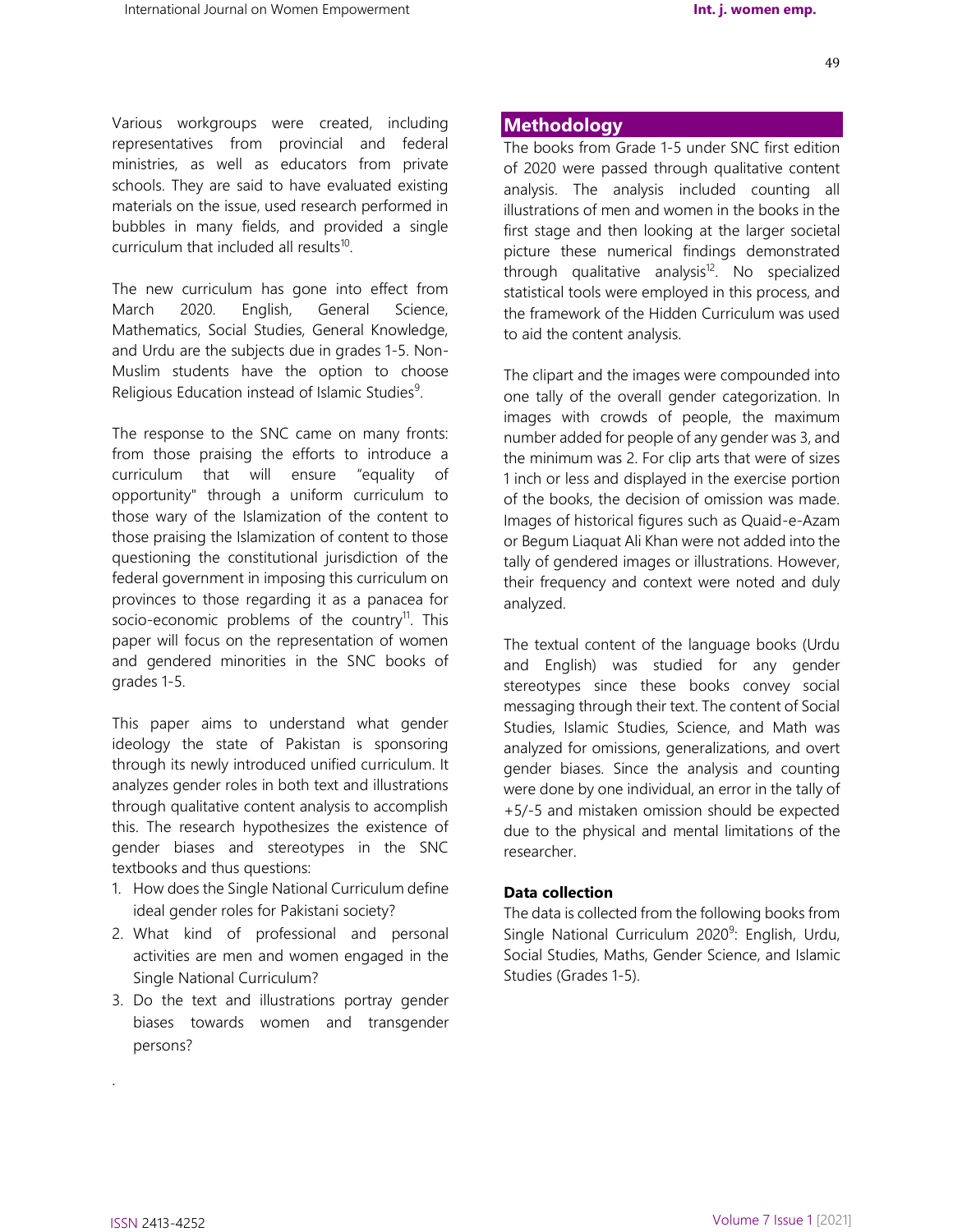# **Results**

The following table describes all the male and female authors and designers/illustrators involved in the book-making process.

| <b>Subjects</b>        | <b>Author</b> | <b>Designer/Illustrator</b> |  |  |  |
|------------------------|---------------|-----------------------------|--|--|--|
|                        | М             | м                           |  |  |  |
| <b>English</b>         |               |                             |  |  |  |
| <b>Urdu</b>            |               | 13                          |  |  |  |
| <b>Social Study</b>    |               |                             |  |  |  |
| <b>Gen Science</b>     |               |                             |  |  |  |
| <b>Islamic Studies</b> |               |                             |  |  |  |
| <b>Math</b>            |               | 12                          |  |  |  |
| Total                  |               |                             |  |  |  |
|                        |               |                             |  |  |  |

# **Table 1: Total personnel involved in textbook production (all subjects) for grades.**

Head Supervisor was Muhamad Rafique Tahir, Joint Educational Advisor, National Curriculum Council Ministry of Federal Education and Professional Training, Islamabad. Hence, the authority figure in charge of the curriculum was a man, as inferred from the masculine name.

The following table presents the overview of the collected data on the frequency of male/female illustrated characters in all the above books.

| <b>Grades</b>  | Math |     | Urdu |     | <b>Islamic</b><br><b>Studies</b> |          | General<br><b>Science</b> |    | <b>Social</b><br><b>Studies</b> |     | <b>English</b> |     |
|----------------|------|-----|------|-----|----------------------------------|----------|---------------------------|----|---------------------------------|-----|----------------|-----|
|                | F    | м   | F    | м   | F                                | М        | F                         | M  | F                               | M   |                | M   |
|                | 48   | 99  | 54   | 94  | 0                                |          | 0                         | 0  | 90                              | 74  | 78             | 106 |
| $\overline{2}$ |      | 114 | 48   | 98  | 0                                |          | 0                         |    | 80                              | 140 | 64             | 125 |
| 3              | 80   | 130 | 45   | 119 | 0                                |          | 0                         |    | 41                              | 87  | 85             | 153 |
| 4              | 96   | 135 | 28   | 78  | 0                                | $\Omega$ | 18                        | 65 | 26                              | 65  | 74             | 149 |
| 5              | 80   | 122 | 28   | 44  | 0                                |          | 8                         | 12 | 23                              | 47  | 72             | 133 |
| Total          | 375  | 600 | 203  | 433 | 0                                |          | 26                        |    | 260                             | 413 | 373            | 666 |

### **Table 2: Grade-wise distribution of male/female characters in textbooks of various subjects.**

#### **Table 3: Profession-wise distribution of male-female characters in textbooks.**

|                                  | Grade |          | Grade |    | Grade |    | Grade    |    | Grade         |   |
|----------------------------------|-------|----------|-------|----|-------|----|----------|----|---------------|---|
| <b>Profession</b>                |       |          |       |    | 3     |    | 4        |    | 5             |   |
|                                  | F     | м        | F     | м  | F     | М  | F        | м  | F             | м |
| Doctor/Surgeon                   | U     |          |       | 2  | 5     | 3  | 0        | 10 | 0             | 3 |
| <b>Nurse</b>                     |       | 0        | 4     | 0  | 2     | 0  | 3        | 0  | 2             |   |
| <b>Teacher</b>                   |       |          | 3     | 5  | 4     | 4  | 0        |    | $\mathcal{P}$ |   |
| <b>Skilled worker</b>            |       | 0        | 0     | 12 |       | 9  | 0        | 0  |               | 3 |
| <b>Unskilled worker</b>          | U     | 3        | 4     | 11 | 0     | 12 | 5.       | 6  | 0             | 6 |
| <b>Farmer/fisher</b>             |       |          | 4     | 16 |       |    |          |    | 0             | 6 |
| <b>STEM professional</b>         | 0     | 0        | 0     | 0  | 0     | 0  | 3        |    | 2             | 2 |
| <b>Other professions (Pilot,</b> |       |          |       |    |       |    |          |    |               |   |
| chemist, banker, etc.)           | 0     | $\Omega$ | 4     | 5  | 4     | 4  | $\Omega$ | 4  | $\Omega$      |   |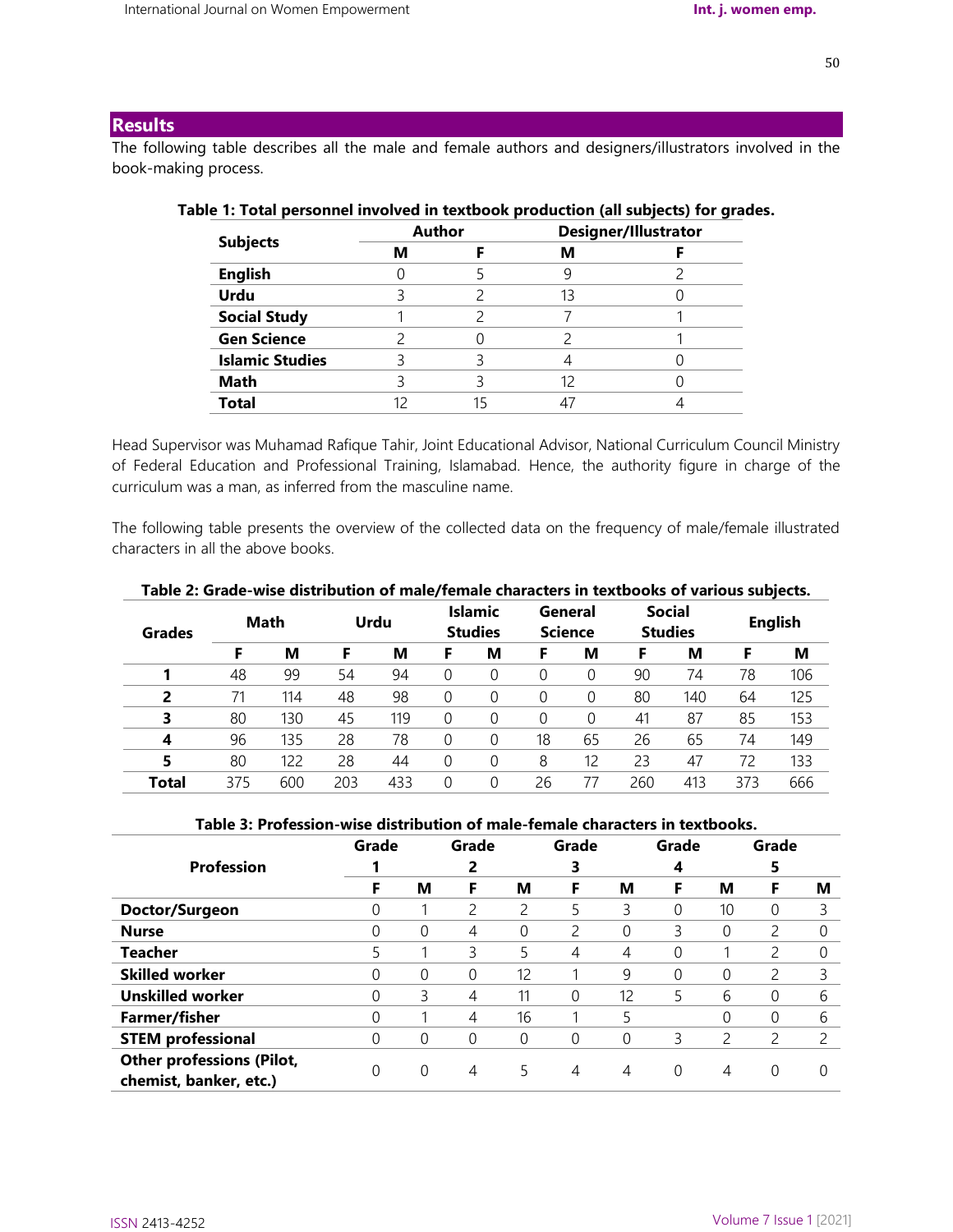| <b>Other vocations (Driver,</b> |    |    |          |     |    |     |          |    |        |    |
|---------------------------------|----|----|----------|-----|----|-----|----------|----|--------|----|
| delivery person, shopkeeper,    |    | 4  | $\Omega$ | 19  |    | 14  | $\Omega$ |    | $\cup$ | Q  |
| etc.)                           |    |    |          |     |    |     |          |    |        |    |
| <b>Police/army/politics</b>     |    |    |          | 8   |    | h   | $\Omega$ | 26 |        |    |
| <b>Sports</b>                   |    | 19 |          | 29  | 5  | 48  | 0        | 14 | 0      |    |
| <b>Total</b>                    | 10 | 30 |          | 107 | 23 | 105 | 11       | 74 | q      | 38 |

## **The Hidden Curriculum and Gender Dynamics**

The term "Hidden curriculum" was introduced by Philips Jackson in the 1970s and is attributed to the institutional patterns and rituals which mark the teacher-student relation<sup>13</sup>. In this paper, we will be using a modified Hidden Curriculum framework, which looks at the relationship between the students and the textbooks they use.



# **Modified Hidden Curriculum Conceptual Framework for Gender Bias in SNC**

Redundancy of sexist sub-text + omission of counternarrative + romanticized Islamic gender norms for high emotional reward value

Assor et al.<sup>13</sup>, in their revisit of the hidden curriculum theory, clarify the following points:

- 1. The knowledge which the dominant authority wants the student to retain long-term is repeatedly presented through various means. This knowledge often stays with the student way longer than the rest of their learnings.
- 2. The knowledge taught through implicit learning is often normative beliefs, ideologies, and group conformity values for civic-economic life.
- 3. The knowledge which has a higher emotional reward point needs not to be repeated as often because it is easily understandable and acceptable. However, for the knowledge with lower emotional reward points, redundancy is the key to successful imprinting. Emotional reward points are linked to the internal cognitive structures of the student, meaning things that are socially, culturally, or personally relatable to the 'normal.'
- 4. The expected knowledge is often imprinted not just because of its redundancy or emotional value but because of the lack of alternative narratives to challenge it.
- 5. The knowledge that corresponds to the external environment of the student often goes unchallenged and gets deeply rooted in the student's mind.<sup>13</sup>

51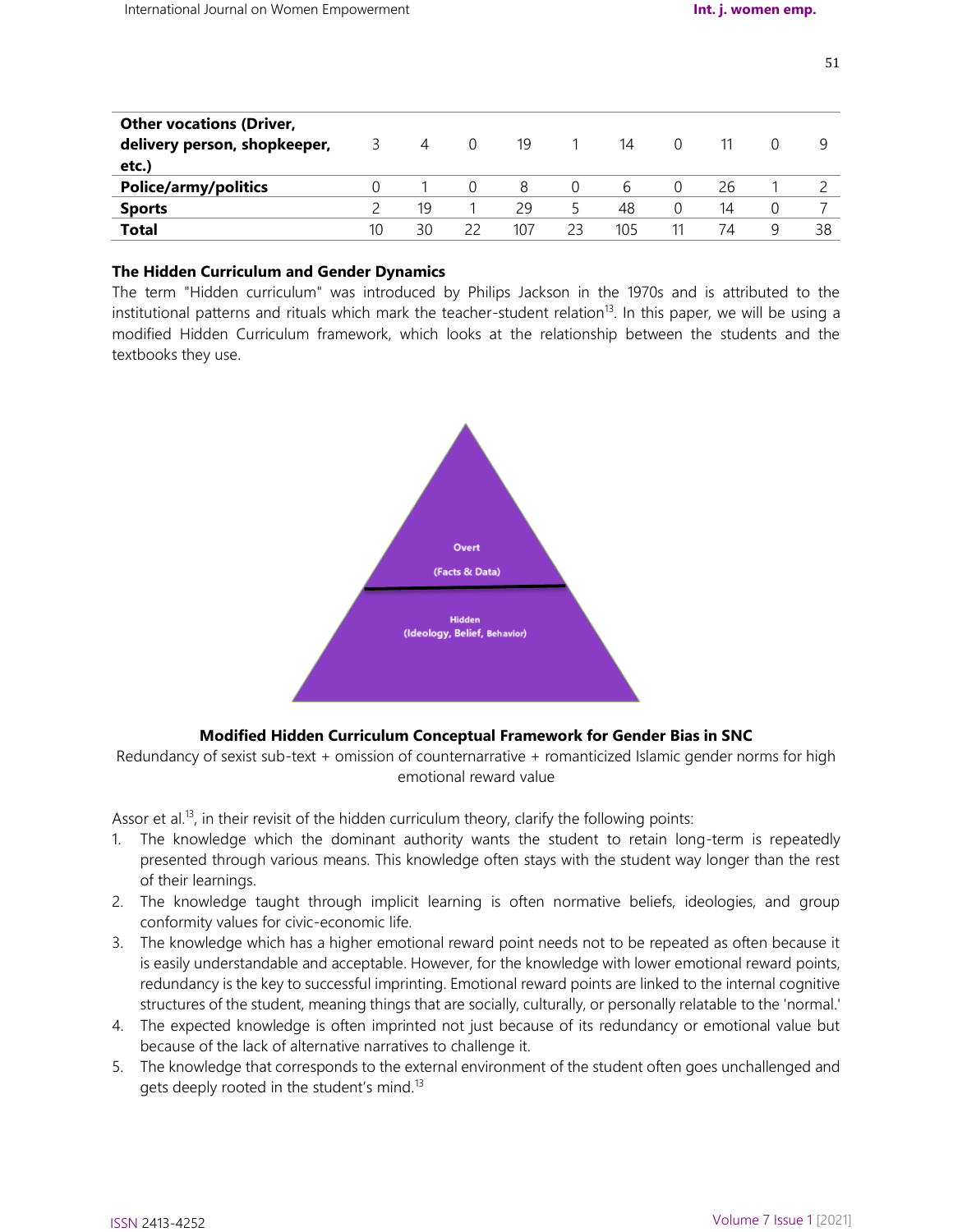Statement 1, 2, and 4 falls in the purview of textbooks, while 3 and 5 involve social interactions among people instead. Since this research hypothesizes the existence of gender biases and stereotypes in the SNC textbooks, the former statements above can be interpreted as the following and serve as an extended hypothesis to be tested:

- 1. The implicit belief that the state wants to imprint on the student's mind is that of a maledominated, gender-biased status quo rooted in religious conservatism<sup>14</sup>.
- 2. The knowledge of status quo, male-dominated gender roles, and identities is thus repeated often in multiple ways because the dominant authority/the state wants the student to retain these gender norms through this statesponsored curriculum.
- 3. The consistent omission of counter-narratives (women in public spaces, in power, with choices, etc.) is the missing counter-narrative, which had to be present for the student to challenge the implicit messaging.

As Rubina Saigol succinctly puts it:

"The Pakistani state... was also creating ideological and internal frontiers against the others at home... thus engaged in constructing the 'good Muslim woman' as the opposite of the 'good Muslim male<sup>"14</sup>. <sup>(p.12)</sup>

## **Finding Patriarchal, Religiously Conservative Gender Norms in SNC Textbooks**

#### **Gendered Minorities**

There was no presence of any transgender person in the books in any text or pictures.

#### **Hijab and Dress**

In Social Studies<sup>15</sup>, the images of women (both pictures and clip art illustrations) had a healthy balance of hijab and no hijab, with a tilt towards women in hijab. This is an accurate representation of Pakistan's society, where some women wear the hijab, and others don't. Pictures of women in full covering burqas were also sprinkled across the book.

In General Science<sup>16</sup>, the images in the grade 4 book were mostly of children dressed in shalwar kameez and young hijab-less girls. However, in grade 5 books, girls of all ages are wearing hijab. Interestingly, every time a "western" girl is depicted, she is not wearing a hijab. Hence, a clear 'us' v 'them' narrative is created through these images. 'Our' girls wear hijabs, 'their' girls don't. This can also be seen as cultural exposure and respect for differences of opinion.

## **Sports**

In General Science<sup>16</sup>, only men and boys have been represented in sports activities as adults such as soccer or cricket. Girls only engage in leisurely playing in their childhood, never sports.

In grade 3 English<sup>17</sup>, the books take the gender role assignment up a notch, with a very clear statement in a chapter on Sports and Games: "Girls and boys run around to play the games they like. Girls enjoy swings more whereas boys love to go round and round the hanging tire." This limiting statement sets the ground for the separation of spaces for men and women in the minds of children. Girls play sophisticated non-sports, while boys play aggressive, athletic sports. This messaging is strengthened using illustrations that feature zero girls engaged in sports.

#### **Activities**

In the science books<sup>16</sup>, girls are mostly playing, and only some are actively participating in exploration and experimentation.

Mathematical<sup>18</sup> books have the most representation of women in STEM, apart from Urdu. These women are usually represented as scientists wearing lab coats and working with chemistry equipment.

Grade 4 English<sup>17</sup> book repeats the following gender dynamics:

 Girls→ Play with dolls, do their chores, helped mom and dad, good girl, reading, bought a dress, sewn a dress, playing outside with boys and girls as a child, staying indoors with girls as age increases.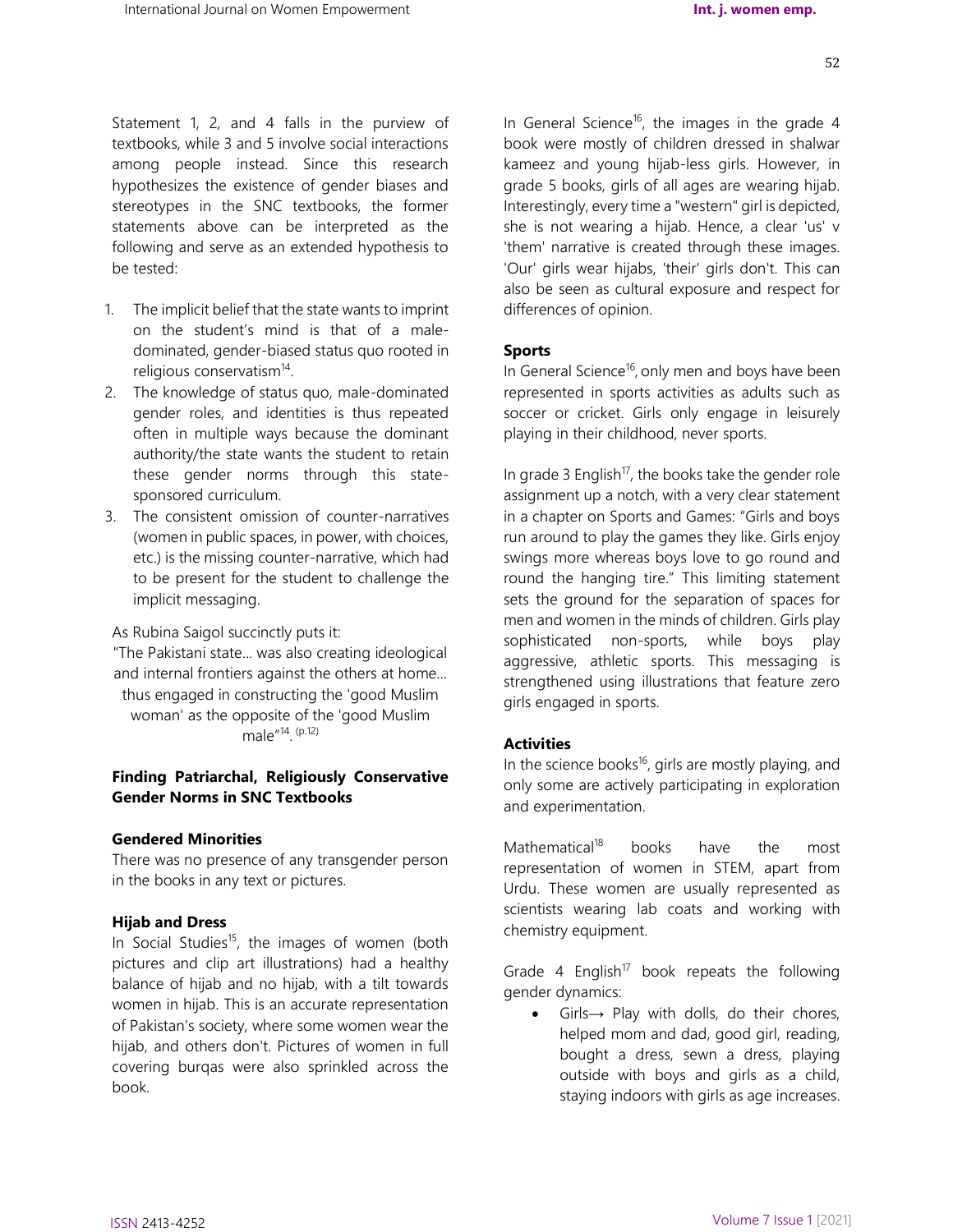$\bullet$  Boys  $\rightarrow$  Climb a tree, play cricket, naughty boys, helped mom at home, planting trees, outside the home playing, engaged in a vast variety of sports, playing with girls too as a child, playing only among boys as age increases.

## **Illustration**

Both books on General Science<sup>16</sup> used male bodies to teach children about the human body. From the silhouettes to the hands used, only male bodies were featured throughout the books.

Most of the representation of men was through pictures of real men in real-life activities, while the most representation of women was in the form of clipart or illustrations. Rare were any pictures of actual women in any subject's textbook throughout the curriculum<sup>9</sup>.

In social studies<sup>15</sup>, the historical women figures seemed to have worked primarily to empower women, while the narrative for male figures of saving the nation.

While in Urdu<sup>19</sup>, the poets featured were exclusively all males. The figures of history mentioned in the books were also all men, with the exception of Islamic women of note such as Hazrat Fatima, Hazrat Ayesha, and Hazrat Khadijah, etc.

#### **Interaction with the opposite sex**

The science<sup>16</sup> books did not differentiate between activities performed by men and women. Children of both genders were shown to interact freely in school, homes, and playgrounds. They displayed curiosity for learning and performed experiments together or alone.

The social studies<sup>15</sup> books showed: little girls and boys playing together in schools or playgrounds. little girls and boys learning lifestyle ethics together, teenage girls helping younger siblings, same-sex teenage classrooms, adult men working in a very diverse range of jobs outside the home, adult women absent from the scene, except rarely appearing as teachers or nurses or such, adult men and women as mother and father at home attending to their children

Children played together in english<sup>17</sup> books from grade 1 to 3 but started playing and working in same-sex groups from grade 4 and 5 onwards. Similar trends can be seen sporadically in other subjects as well, but the transition of interaction behaviors was most prominent in English books.

## **Textual representation**

In all  $SNC<sup>9</sup>$  books, the text was gender-neutral and addressed the reader in a direct voice: "Imagine you are a superstar." The child reading the text could feel a personal attachment to the activities it was directing them to partake in or the knowledge it was imparting to them. This was also observed in all other books.

In Islamic studies $^{20}$ , multiple chapters on male Muslim personalities of note were given. But none of the women of value in Islamic history, except those who were married to notable men in the context of marriage mostly.

From English<sup>17</sup> books of grade 1 to grade 5, the books went from covert misogyny to overt sexism.

One finds multiple references to concepts of 'good girl' being promoted, while boys were usually depicted as naughty in comparison.

"She is a good girl. He is a naughty boy." Grade 2: Page 9

"Sadia is a good girl. She obeys her parents. My brother is very naughty. He has many toys." Grade 2: Page 39

"Sara is a good girl" Grade 2: Page 74<sup>17</sup>

In English<sup>17</sup> Grade 5 Chapter 'Women as role models' Pg. 26: "Our women have always been a great support for men. They are equal to men in terms of spirit, hard work, achievement, etc. Their positive qualities are helping us build a strong nation." The statement has very clearly demoted women from equality with men and put them in the secondary role.

Grade 5, page 90, fill-in-the-blank exercise: Brave men work while others sleep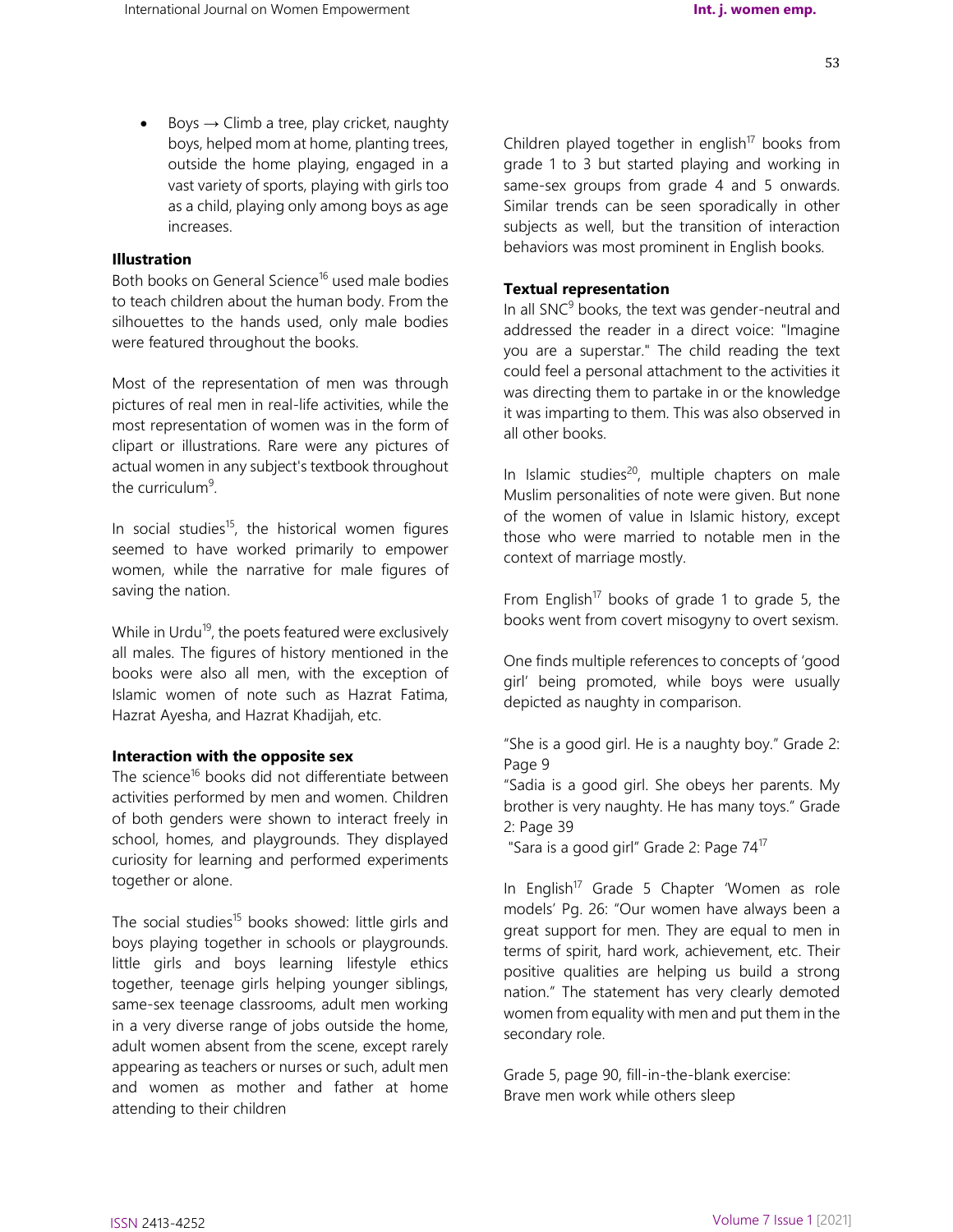The men who dare while others cry Great men lift the nation to the sky Only men can make a nation strong

Islamic Studies<sup>20</sup> Grade 3 Page 98 chapter on Hazrat Khadijah: "After their marriage, she endowed all the money, wealth and possessions she had onto the Prophet. She served him day and night and stood by him in all circumstances. She gave him useful advice."

Islamic Studies<sup>20</sup> Grade 4 Chapter 16 Page 104 the text states that after her marriage, Hazrat Fatima is said to "do all the house chores by herself and remain content in all circumstances." This model of the uncomplaining, content woman is again validated by showing the ideal of women to be committing to it.

#### **Disability Representation**

All  $SNC<sup>9</sup>$  books have multiple depictions of people with disabilities. However, only lower-body mobility-related disability was shown, which is the stereotypical image of what disability looks like. There is clearly room for improvement here. Disabilities are diverse, and children deserve to know that to support their peers.

#### **Clear Omissions**

Gender-specific issues were not addressed in Islamic Studies $^{20}$ . Except for one paragraph which stated: "Islam has given women the most rights out of all other religions. Muslim women have rights to inheritance, education, and so on..."

In social studies<sup>15</sup>, a clear attempt to address contemporary issues was made, such as cultural diversity and human rights. However, the issue of gender inequality is omitted. There was no mention

of the gendered violence that takes place in Pakistan.

## **Profession wise distribution**

In social studies<sup>15</sup>, while men were shown engaged in activities from fatherhood, house chores, sports, STEM, agriculture, management, politics, defense, labor, and more, women were represented only in conventional manners. We find only 2 female doctors, 1 sportswoman, and 2 pilots who strayed from conventional 'female' jobs. Women were mostly shown to be working as farmers, nurses, teachers, mothers, unskilled labor. However, even in these categories, more men were engaged in work than women.

Overall<sup>9</sup>, women were seen working in 75 instances while men were in 354. Among these instances, 41 were in conventional professions (Teacher, unskilled worker, nurse, etc.), 29 were in unconventional careers (STEM, Sports, Police), and 5 were as rural workers (Farmers).

11 women were nurses, and 7 were doctors, in contrast with 26 male doctors. 0 male nurses were shown. 25 women teachers were shown, while 11 men were depicted in this role. Only 9 women worked as unskilled workers in comparison to 38 men. Only 4 women held any blue color public jobs in comparison with 57 men. The police and armed forces had almost all men with 43 out of 44. Out of the 125 images of people engaged in sports, only a measly 8 were of women. Only one positive trend existed for women were in STEM, 5 women and 4 men were portrayed<sup>9</sup>. This entire curriculum emphasizes gender stereotyping and re-iteration of traditional gender roles. The state clearly does not hold the will or desire for women's empowerment<sup>8</sup>.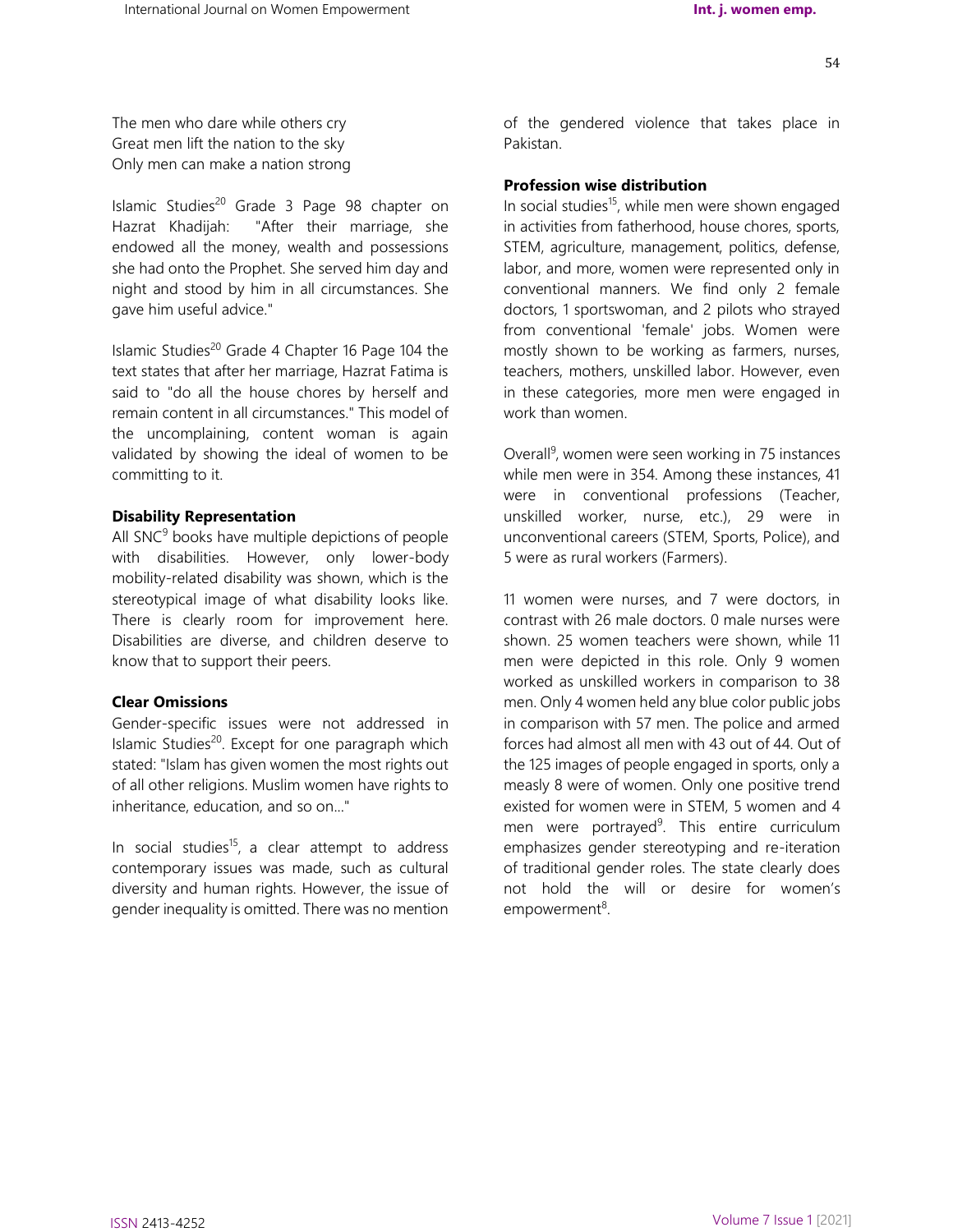# **Discussion**

The implicit belief that the state wants to imprint on the student's mind is that of a male-dominated, gender-biased status quo rooted in religious conservatism<sup>14</sup>.

The finding above shows that the state prefers the segregation of adult women and men in public spaces such as educational institutes and workplace choices. Women and men are acting out their status quo gender roles<sup>8</sup> in both text and illustrations as seen by the proliferation of young hijab-adorned girls, absence of images of actual women from the books, women and men working in traditional jobs, etc.

The content in the books collectively creates this narrative: young children play and learn together, regardless of gender differences. With age, they separate into different schools and learning environments. Upon graduation from education or if unable to find an education, men or male teenage children engage in labor or skilled and unskilled jobs of all kinds. Women serve the community through teaching or attending to patients as doctors or working as nurses, or occasionally working as a pilot or cricketer, or office worker. But even though women are absent from the world at large, they are present at home with their husband and kids in a perfect family unit of 4. They are kind mothers who are knitting or doing dishes, while fathers either read the paper or give life lessons to kids. UNESCO<sup>2</sup> and Durrani<sup>1</sup> found similar gendered life plan narratives in the older curricula. While the entire story is full of gendered tropes, the transition from a girl to a wife or a mother is too abrupt and deeply concerning. The lack of representation of working women creates a vacuum for this to happen. In a country where girls are married off too young too often, this narrative is dangerous to perpetuate<sup>21</sup>.

The knowledge of status quo, male-dominated gender roles, and identities is thus repeated often in multiple ways because the dominant authority/the state wants the student to retain these gender norms through this state-sponsored curriculum.

As seen in the data charts and in the findings above, the gender roles of men and women have been frequently repeated and reemphasized. The gender trope of 'good girl' is often repeated in the text, and the representations are given in the illustrations. A good girl is one who is obedient, quiet, submissive, and does well in everything she is told to do. A bad girl is an opposite: one who doesn't follow orders without questioning is loud, assertive, and true to herself. The former is acceptable and socially valued in a patriarchal system. Good girls tolerate naughty, good boys because that's what good girls do, and that's what good boys are. Good boys are supposed to be unruly, naughty, mischievous, and assertive. While the patriarchal bad (wrong) boy is the soft boy, the submissive boy, the obedient boy. These binary gender roles are deeply problematic and emblematic of the oppressive nature of patriarchy for all involved<sup>27,32</sup>.

Take the example of the autobiography of Hazrat Khadijah and Hazrat Fatima from the Urdu<sup>19</sup> textbooks.

At the start of the book, Hazrat Khadijah is depicted as a trade tycoon. However, the chapter ends with this sentence on a clear change of her role as a woman and a business owner. The text states that she gave all her possessions to the Prophet PBUH and served him day and night. This unassuming wifely devotion is being depicted as her virtue. Since all women should emulate her as a role model, the children reading these words see it as a roadmap of what the ideal woman and wife looks like. The question arises if all other women should give up their careers and possessions to serve their husbands. Since the role model did so, per the text, then so should the followers. Even if there is no historical consensus on the status of her working after marriage<sup>22</sup>, it is problematic that the book chose to phrase the words ambiguously in favor of the status quo, which demands female subservience to her husband and paints it as the truest joys of her life. Since women are forced to give up their earnings, their inheritance, even their bodies to the whims of their husbands in Pakistan, it is dangerous to validate such practices. These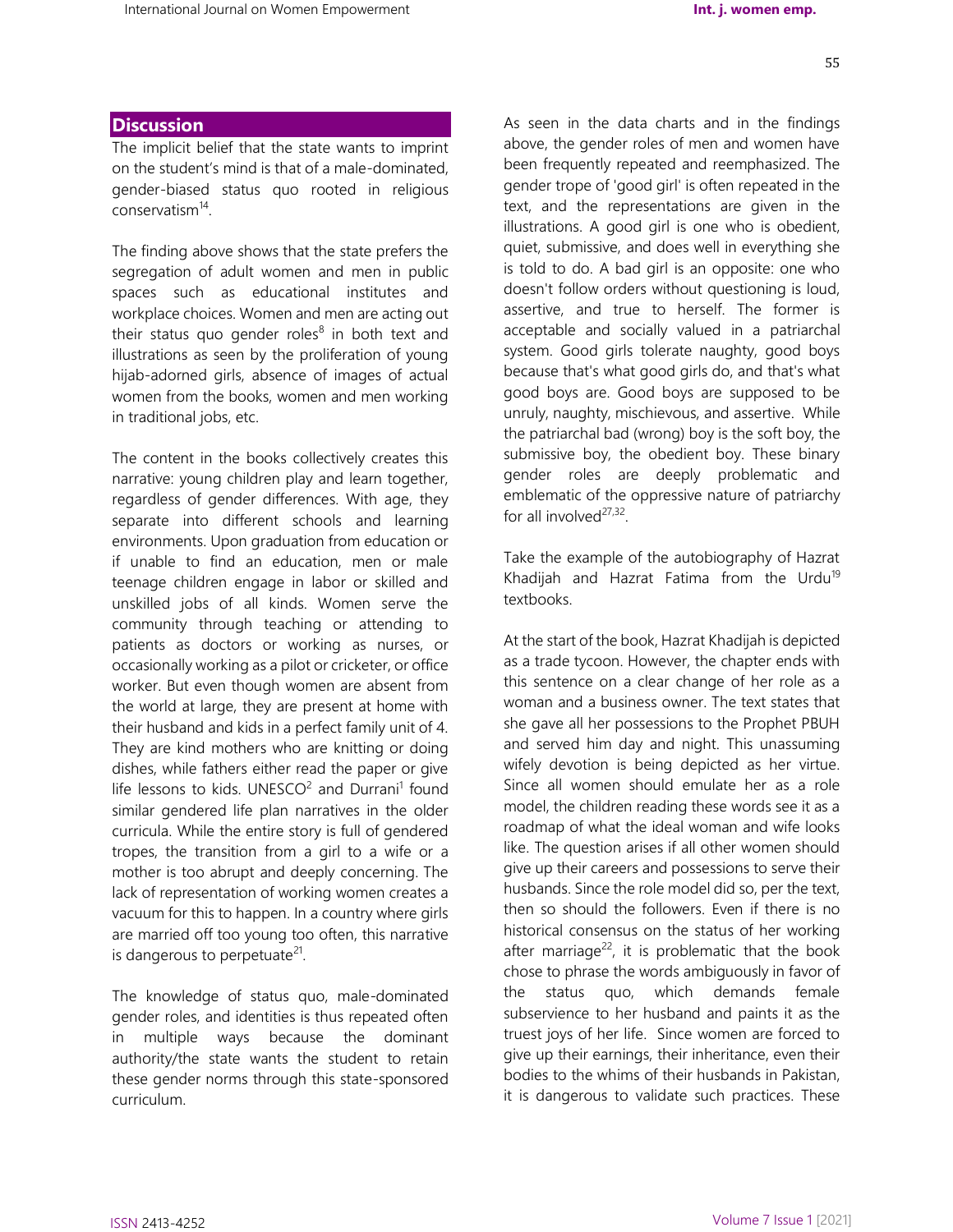56

books are written for the impressionable minds of children, and the state-supported books present very disturbing narratives for imitation<sup>3,4</sup>.

In the story of Hazrat Fatima in the Urdu $19$  books, the biography is quite an endearing story of fatherly love for a daughter, which is appreciable. However, the insistence that she did all chores by herself and lived intently in all situations reinforces the silent culture-making women's suffering invisible. What's worse is that it is untrue since it is reported in a Hadith that the Prophet PBUH and her husband Ali RA helped her with her childcare and housework whenever they could $^{23}$ . She was also reported to have felt overwhelmed at times and was taught the Tasbih Fatima by the Prophet  $PBUH<sup>24</sup>$ . But those non-content, struggling, imperfect moments were omitted in favor of the non-complaining perfect women archetype. Because of this culture of silence, women tend not to ask for help and bear pain on their own. This carries over in cases of abuse, violence, and even access to health care<sup>25</sup>.

Another example of note is the statement: "Women are great supporters of men," from the English $17$ book. Our women have always been a great support to men means women's existence only matters in relation to men. They provide support to men, and that support to the primary work of the male citizen makes them valuable. Hence, conditionality has been added to women's worth. A woman citizen is a valuable role model if and only if her work does not go in contrast with the primary needs and vision of the male citizen. This is clearly a problematic way to introduce women as role models to children.

The statement goes on to say, "Women are equal to men in spirit and hard work." This abstract equality is deceptive. To be equal in spirit is meaningless because it is simply an innate ethos. To be equal in hard work is also meaningless because even two people with vastly different circumstances will get vastly different results for equal hard work. Similarly, the structural inequalities of misogyny make it impossible for equal hard work to exist between men and women,

let alone for that work to render any equal achievements realistically.

To better understand the insidiousness of this statement, let me rephrase the argument:

Equality is an unconditional, limitless phenomenon. Limited equality is inequality<sup>26</sup>. "Man is defined as a human being and woman as a female – whenever she behaves as a human being, she is said to imitate the male"<sup>27</sup>.

The consistent omission of counter-narratives (women in public spaces, in power, with choices, etc.) is the missing counternarrative, which had to be present for the student to challenge the implicit messaging.

Clear guidelines on how to treat religious minorities or even hateful comments online are given to children across the books. However, they were not even nudged in the direction of proper conduct with the opposite gender or made to understand the fundamentals of gender differences in the world. Such an omission paved the way for the extremely gendered representation of characters in the book. The omission is a clever deception where no discriminatory act has been committed outright, so if caught, a simple excuse of poor oversight or human error could be pleaded. Omission bias also shows the person or, in this case, the state ideology of the policymakers<sup>28</sup>.

Even when female biographies were given, they were mere facts and bore little to no comparison with the detailed chapters on male figures. The lack of narrative depth to women's lives implies that the narrative was of no significance. These women just worked for other women without detailed political, historical, or philosophical ideologies or struggles. And that's all that is there to know about them. No image of women in defense forces such as the army or police seems to reiterate this point: Women work to empower women; men work to create a better world. Hence, the creation of a better world is a man's job; women should stay in their women's quarters<sup>26</sup>.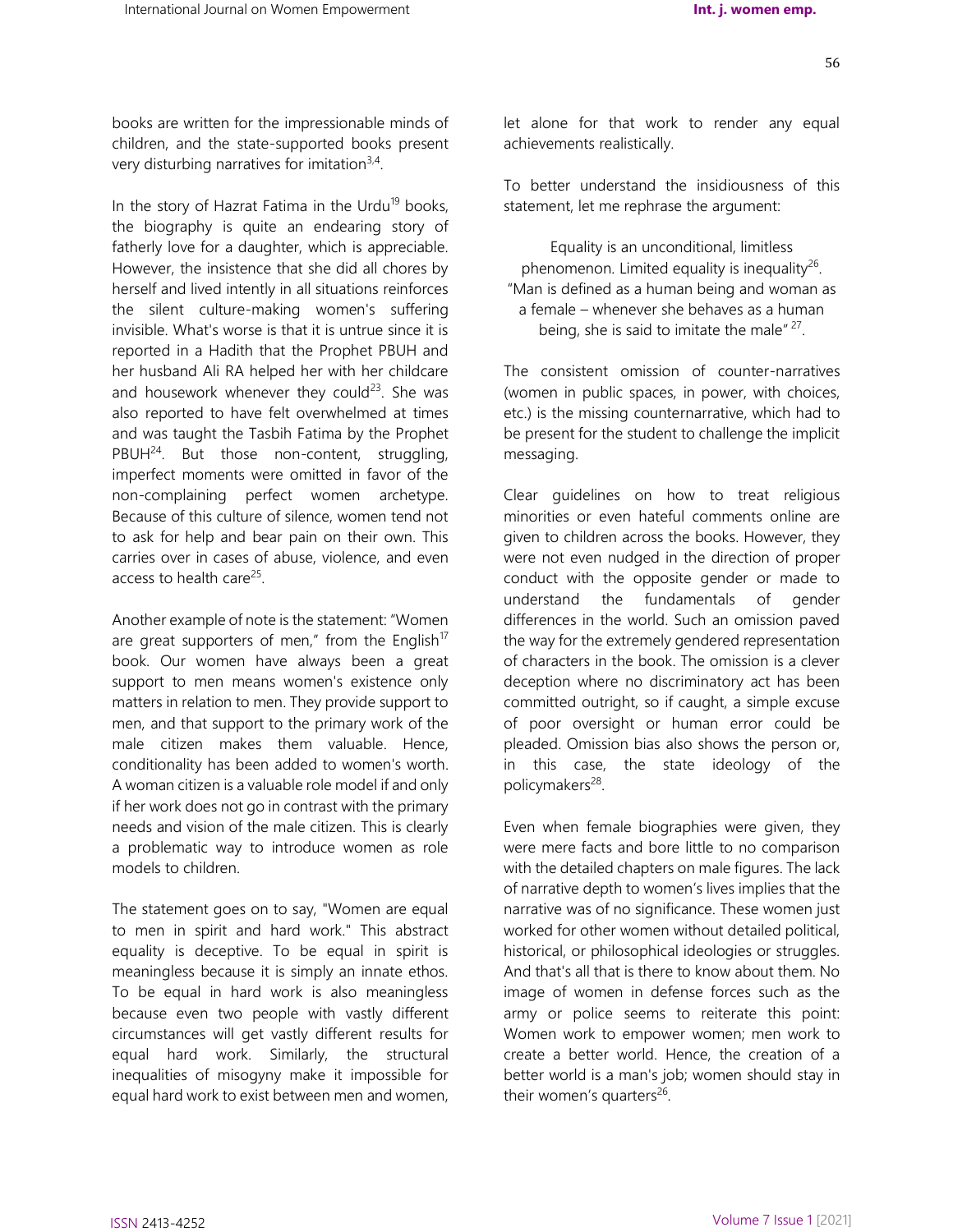The clever omissions of any discussion on gender inequality stand side by side with the gaslighting statement in Islamic Studies<sup>20</sup> books: "Islam has given women the most rights out of all other religions." Thus, it is no longer omission but rather denial of ground realities of gendered oppression in Pakistan<sup>21,29</sup>.

Finally, the erasure of transgender people from the books adds to the ignorance that the larger society has about their community and rights. This ignorance will only exacerbate the abuse, violence, and ostracization they face. Such erasure is a human rights abuse in itself for a community at least half a million strong<sup>29</sup>.

#### **Impact of the Hidden Curriculum**

The hidden-curriculum notion is based on the idea that children acquire teachings in school that aren't necessarily part of the regular curriculum. The lessons of the official curriculum might be reinforced by a hidden curriculum, or it can be contradicted by a hidden curriculum. While most of the Single National Curriculum is not overtly misogynistic, a deeper analysis reveals the gender biases of the hidden curriculum. Assor et al<sup>. 13</sup> state that the contents of the hidden curriculum might be retained longer when they resonate with the status quo (i.e., have a higher emotional reward point). Since Pakistan is a conservative country with prevalent sexism, the hidden curriculum is fortifying these regressive values and ways of life in the children. In some places, the curriculum itself gets overtly misogynistic, and thus the official curriculum and the hidden curriculum end up reenforcing each other.

#### **State-sanctioned gender roles**

This paper started out with the question: How does SNC, a state-sponsored curriculum, define the ideal gender roles for Pakistani society? In turn, what is the state ideology on gender and gender roles?

In asking this question, the research assumes that ideological power is exercised by state bodies through schooling and curriculum. As per Mann<sup>30</sup>, the requirement of meaning in social existence underpins ideological power. Those who have

control over how others interpret social life have control over a source of power, which is usually the state (especially in non or quasi democracies). Norms and aesthetic practices are essential parts of social life, and those in charge of them wield power, e.g., religious bodies. Ideological power is wielded by and propagated through multiple institutions such as religion, mass media, or schooling. Hence, one can reverse engineer state ideology on gender through analysis of the statesponsored SNC.

Laursen $31$  further emphasizes that curriculum, teaching methods, and disciplinary tactics are not only "practicalities" for transmitting the content of the instructional activity but are crucial to the socializing impacts of education. They are formed and founded on ideological preferences for order, reason, and purpose-directedness.

He further states that politicians, administrators, school leaders, and teachers are primarily concerned with the ideological question of legitimacy: "Does this type of school organization and practice appear reasonable to students, parents, and the general public, as well as in harmony with other societal organizations?" However, if the appeasement is being done of the oppressive norms of the society, movements for progressive social change are obliterated. In this case, the Single National Curriculum is an apologia for the patriarchal and misogynistic social organizations entrenched within Pakistan and Pakistanis.

## **Conclusion**

The research found that the Single National Curriculum9 features heavily oppressive and misogynistic tendencies. With traditional gender roles firmly rooted through carefree omissions and sexist re-iterations, the SNC is a huge step backward for women empowerment and gender equality in Pakistan. The hidden curriculum of sexism is revealed through the analysis of the textbooks from grades 1-5. Students are taught to believe that the status gender norms of misogyny are the ideal conditions for family and public life. Since the SNC is introduced, promoted, and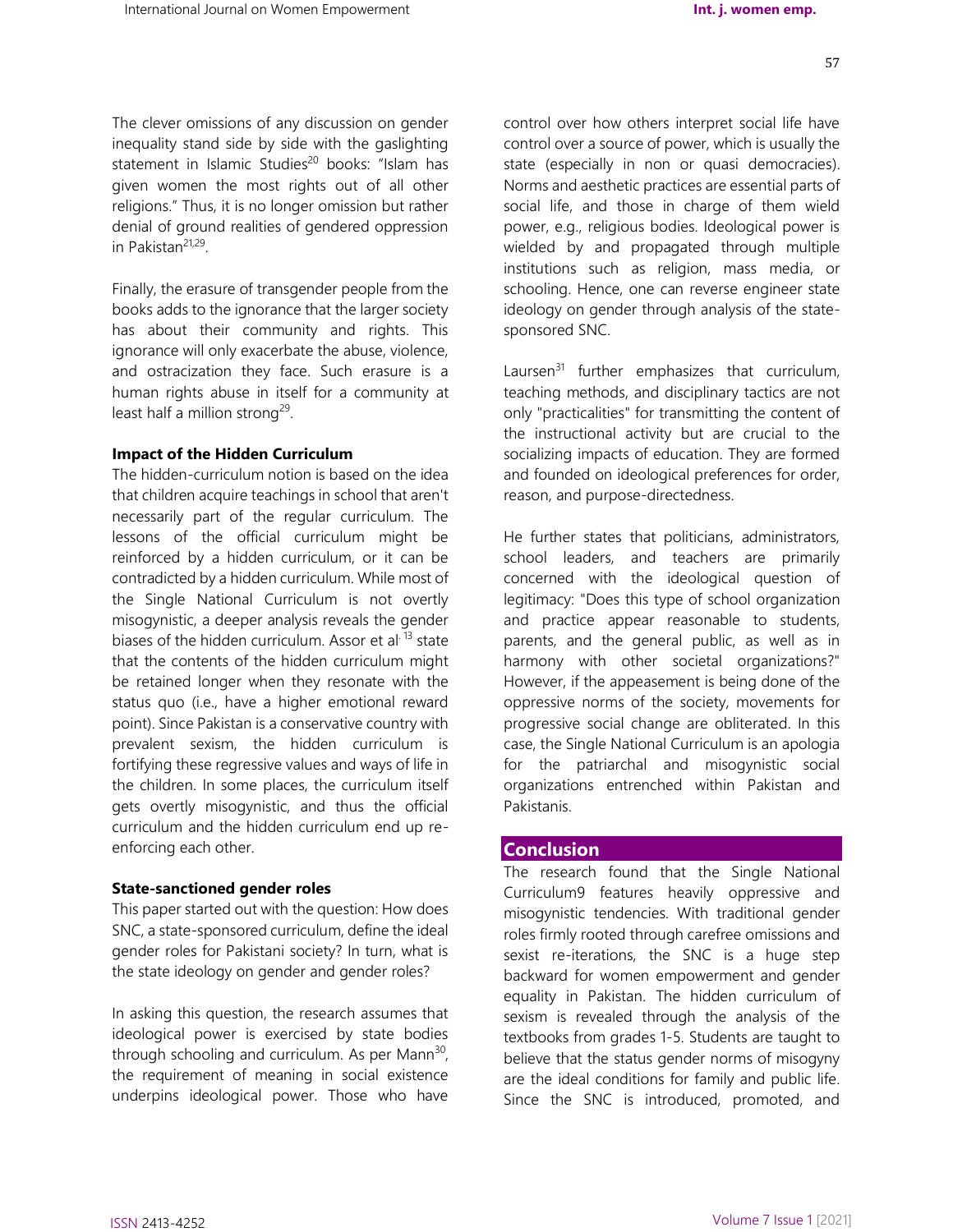sponsored by the state, it goes to show the intentions of the state towards its female citizens. The patriarchal state remains, and the patriarchal society will persist if the SNC is to become the primary educational resource for the children of Pakistan.

## **Acknowledgment**

I express my gratitude to my parents Asif and Shahida, siblings Tehreem and Bilal, best friend Ayesha, and my instructor Dr. Fatima Sajjad for supporting my personal and professional capabilities.

# **References**

- 1. Durrani N. Schooling the 'other': the representation of gender and national identities in Pakistani curriculum texts. Compare. 2008;38(5):595–610.
- 2. UNESCO. Books, Gender Analysis of School Curriculum and Text. 2004.
- 3. Ullah H, Skelton C. Gender representation in the public sector schools textbooks of Pakistan. Educ Stud. 2013;39(2):183–194.
- 4. Kereszty O. Gender in Textbooks. In 2009. p. 1–7.
- 5. Peterson SB, Lach MA. Gender Stereotypes in Children's Books: their prevalence and influence on cognitive and affective development. Gend Educ. 1990;2(2):185–197.
- 6. Turner-Bowker D. Gender stereotyped descriptors in children's picture books: Does "curious Jane" exist in the literature? University of Rhode Island; 2020.
- 7. Treichler P, Frank F. Introduction: Scholarship, feminism, and language change. In: Language Gender and Professional Writing: Theoretical Approaches and Guidelines for Non-sexist Usage. NY; 1989. p. 1–32.
- 8. Chiponda A, Wassermann J. Women in history textbooks: what message does this send to the youth? Yesterday today. 2011;(6):13–25.
- 9. Single National Curriculum. Ministry of Federal Education and professional training [Internet]. Gov.pk. [cited 2021 Oct 15]. Available at: http://www.mofept.gov.pk/ProjectDetail/MzkyNDc 2MjMtY2VjYy00ZDA4LTk5OTUtNzUyNDI3ZWMzN 2Rm
- 10. Pakistan Institute of Development Economics. What really is the SNC? [Internet]. 2021. Available from: https://www.pide.org.pk/pdf/brief/What-really-isthe-Single-National-Curriculum-Webinar-Brief.pdf
- 11. Why a Single National Curriculum is Dangerous [Internet]. Thefridaytimes.com. 2020 [cited 2021 Aug 15]. **Available** at:

https://www.thefridaytimes.com/why-a-singlenational-curriculum-is-dangerous/

- 12. Zhang Y, Wildemuth BM. Qualitative analysis of content. In Applications of social research methods to questions in information and library science. Libraries Unlimited. 2009; 308–319.
- 13. Assor A, Gordon D. The implicit learning theory of hidden-curriculum research. J Curric Stud. 1987;19(4):329–339.
- 14. Saigol R. Knowledge and Identity: Articulation of Gender in Educational Discourse in Pakistan. ASR Publishers; 1995.
- 15. MOFEPT- Ministry of Federal Education and Professional Training. Social Studies. Single National Curriculum. Vols. 1–5. Punjab Curriculum & Textbook Board; 2020.
- 16. MOFEPT- Ministry of Federal Education and Professional Training. General Science. Single National Curriculum. Vols. 4–5. Punjab Curriculum & Textbook Board; 2020.
- 17. MOFEPT- Ministry of Federal Education and Professional Training. English. Single National Curriculum. Vols. 1–5. Punjab Curriculum & Textbook Board; 2020.
- 18. MOFEPT- Ministry of Federal Education and Professional Training. Mathematics. Single National Curriculum. Vols. 1–5. Punjab Curriculum & Textbook Board; 2020.
- 19. MOFEPT- Ministry of Federal Education and Professional Training. Urdu. Single National Curriculum. Vols. 1–5. Punjab Curriculum & Textbook Board; 2020.
- 20. MOFEPT- Ministry of Federal Education and Professional Training. Islamic Studies. Single National Curriculum. Vols. 1–5. Punjab Curriculum & Textbook Board; 2020.
- 21. Deutsche Welle (www. dw.com). Pakistan: How poverty and exploitation drive child marriages [Internet]. Www.dw.com. Deutsche Welle (www.dw.com); [cited 2021 Sep 1]. Available at: https://www.dw.com/en/pakistan-how-povertyand-exploitation-drive-child-marriages/a-56841723
- 22. The Qarawiyyin Project. Khadijah (ra): A standard working mother? [Internet]. Qarawiyyinproject.co. 2018 [cited 2021 Aug 15]. Available at: https://qarawiyyinproject.co/2018/03/16/khadijahra-a-standard-working-mother/comment-page-1/
- 23. Noori MH. Mustadrak al-Wasa'il wa Mustanbat al-Masa'il. In: WikiShia. p. 48.
- 24. History of Bibi Fatima's Tasbih and its Practice Today [Internet]. The.ismaili. 2021 [cited 2021 Oct 15]. Available at: https://the.ismaili/usa/history-bibifatimas-tasbih-and-its-practice-today